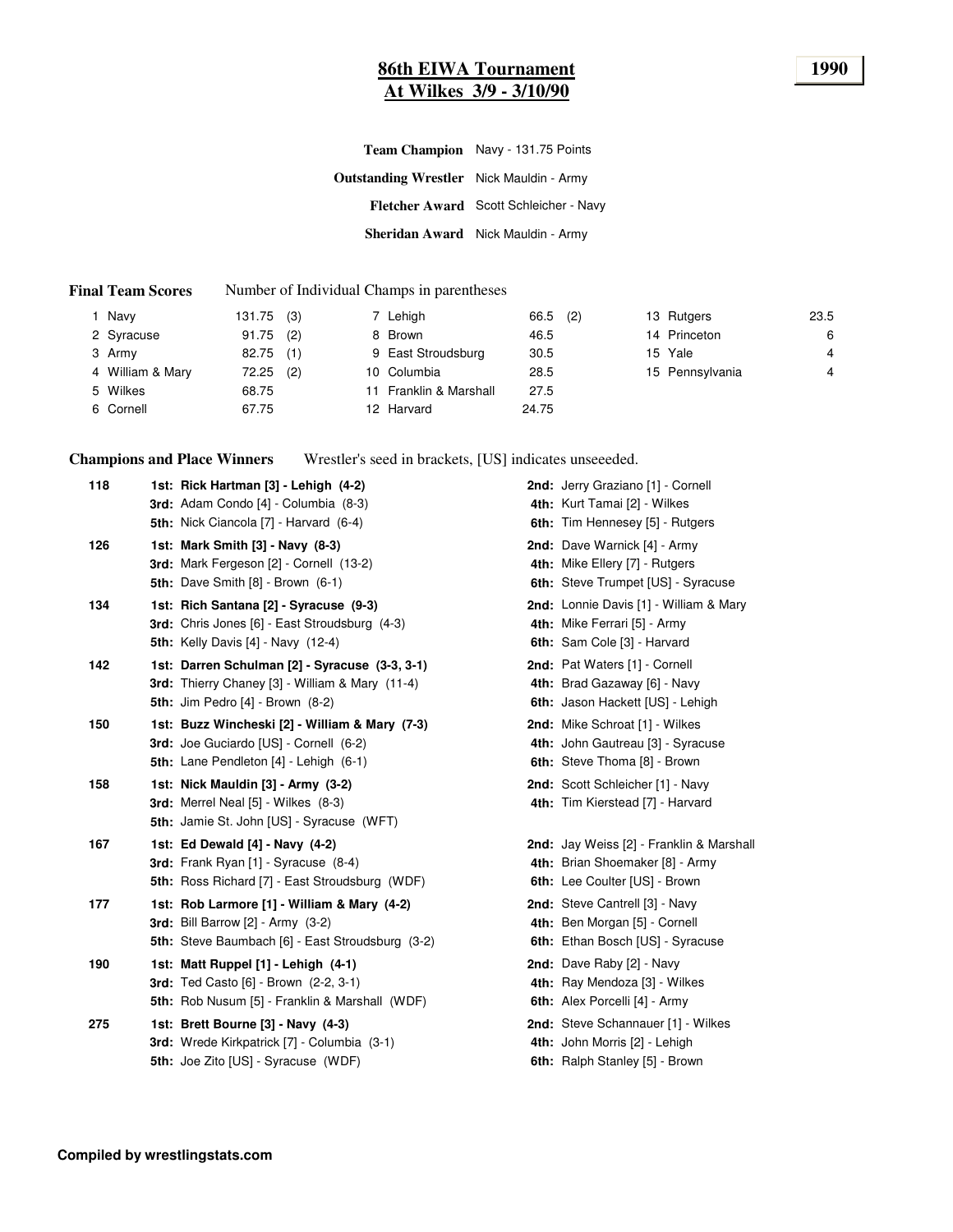# **3/9/1990 and 3/10/1990 at Wilkes 1990 EIWA Championship Page 1 of 10**

| 118 Weight Class                  |                          |                    |                             |                    |                                |
|-----------------------------------|--------------------------|--------------------|-----------------------------|--------------------|--------------------------------|
| Adam Condo, Columbia [4]          |                          |                    | Adam Condo Fall 4:42        |                    |                                |
| Chris Schneil, William & Mary     |                          |                    |                             |                    |                                |
| Drew Black, Syracuse              |                          |                    |                             | Adam Condo 9-6     |                                |
| Tim Hennesey, Rutgers [5]         |                          | Drew Black 5-2     |                             |                    |                                |
| Mike Friedman, Pennsylvania [8]   |                          |                    |                             |                    | Jerry Graziano 5-0             |
| Pat Tocci, Brown                  |                          | Mike Friedman 15-8 |                             |                    |                                |
| Bob LaFranco, East Stroudsburg    |                          |                    |                             | Jerry Graziano 6-5 |                                |
| Jerry Graziano, Cornell [1]       |                          | Jerry Graziano 3-0 |                             |                    |                                |
| Kurt Tamai, Wilkes [2]            |                          |                    |                             |                    | <b>Rick Hartman 4-2</b>        |
| Robert Weis, Navy                 |                          | Robert Weis 6-5    |                             |                    |                                |
| Chris Thatcher, Princeton         |                          |                    |                             | Nick Ciancola 9-4  |                                |
| Nick Ciancola, Harvard [7]        |                          |                    | Nick Ciancola TF 21-6, 7:00 |                    |                                |
| Tom Larson, Army [6]              |                          |                    |                             |                    | Rick Hartman Fall 4:26         |
| Andy Svitana, Franklin & Marshall |                          | Tom Larson 15-4    |                             |                    |                                |
| Wataru Matsuyasu, Yale            |                          |                    |                             | Rick Hartman 3-1   |                                |
| Rick Hartman, Lehigh [3]          |                          | Rick Hartman 18-6  |                             |                    |                                |
|                                   |                          |                    | <b>Consolation Bracket</b>  |                    |                                |
| Chris Schneil                     |                          |                    |                             |                    |                                |
| Tim Hennesey                      | Tim Hennesey 9-2         |                    |                             |                    |                                |
|                                   |                          |                    | Tim Hennesey 7-4            |                    |                                |
|                                   | Tom Larson               |                    |                             | Tim Hennesey 4-3   |                                |
| Pat Tocci                         |                          |                    |                             |                    | Adam Condo 7-4                 |
| Bob LaFranco                      | Bob LaFranco 5-0         |                    |                             | Adam Condo         |                                |
|                                   |                          |                    | Robert Weis 6-6, 3-2        |                    |                                |
|                                   | <b>Robert Weis</b>       |                    |                             |                    | Third Place: Adam Condo 8-3    |
| Kurt Tamai                        |                          |                    |                             |                    |                                |
| <b>Chris Thatcher</b>             | Kurt Tamai TF 19-2, 4:25 |                    |                             |                    | Fifth Place: Nick Ciancola 6-4 |
|                                   |                          |                    | Kurt Tamai 4-2              |                    |                                |
|                                   | Mike Friedman            |                    |                             | Kurt Tamai 6-4     |                                |
| Andy Svitana                      |                          |                    |                             |                    | Kurt Tamai 5-2                 |
| Wataru Matsuyasu                  | Andy Svitana 4-0         |                    |                             | Nick Ciancola      |                                |
|                                   |                          |                    | Drew Black 7-6              |                    |                                |
|                                   | Drew Black               |                    |                             |                    |                                |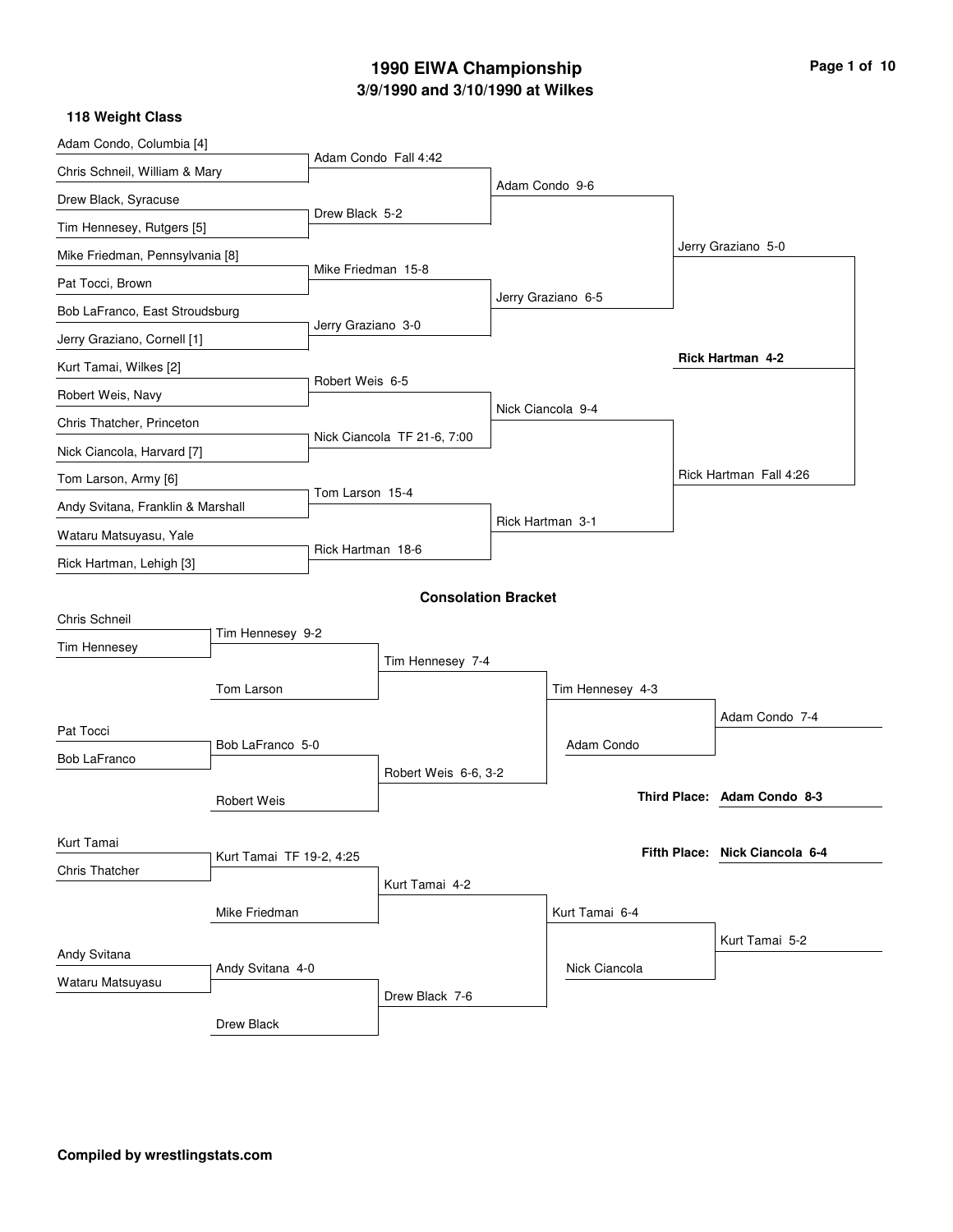# **3/9/1990 and 3/10/1990 at Wilkes 1990 EIWA Championship Page 2 of 10**

| Dave Warnick, Army [4]            |                     |                      |                             |  |                        |  |                                 |
|-----------------------------------|---------------------|----------------------|-----------------------------|--|------------------------|--|---------------------------------|
| Bye                               |                     | Dave Warnick         |                             |  |                        |  |                                 |
| Greg Minardi, Franklin & Marshall |                     |                      |                             |  | Dave Warnick Fall 2:16 |  |                                 |
| Kevin Foster, William & Mary [5]  |                     | Kevin Foster 6-1     |                             |  |                        |  |                                 |
| Dave Smith, Brown [8]             |                     |                      |                             |  |                        |  | Dave Warnick 5-3                |
| Dave Nicoll, Yale                 |                     | Dave Smith 9-2       |                             |  |                        |  |                                 |
| Steve Trumpet, Syracuse           |                     |                      |                             |  | Steve Trumpet 5-2      |  |                                 |
| John Epperly, Lehigh [1]          |                     | Steve Trumpet 13-2   |                             |  |                        |  |                                 |
| Mark Fergeson, Cornell [2]        |                     |                      |                             |  |                        |  | Mark Smith 8-3                  |
| Jason Neumark, Princeton          |                     |                      | Mark Fergeson TF 19-4, 7:00 |  |                        |  |                                 |
| Bye                               |                     |                      |                             |  | Mark Fergeson 19-5     |  |                                 |
| Mike Ellery, Rutgers [7]          |                     | Mike Ellery          |                             |  |                        |  |                                 |
| Jim Caris, East Stroudsburg [6]   |                     |                      |                             |  |                        |  | Mark Smith 3-2                  |
| Frank Fronhofer, Harvard          |                     |                      | Jim Caris 5-4               |  |                        |  |                                 |
| Paul Schwarzbach, Pennsylvania    |                     |                      |                             |  | Mark Smith Fall 1:20   |  |                                 |
| Mark Smith, Navy [3]              |                     | Mark Smith Fall 5:43 |                             |  |                        |  |                                 |
|                                   |                     |                      | <b>Consolation Bracket</b>  |  |                        |  |                                 |
| Greg Minardi                      |                     |                      |                             |  |                        |  |                                 |
| Bye                               | Greg Minardi        |                      |                             |  |                        |  |                                 |
|                                   |                     |                      | Greg Minardi Fall 3:30      |  |                        |  |                                 |
|                                   | Jim Caris           |                      |                             |  | Mike Ellery Fall 5:28  |  |                                 |
| Dave Nicoll                       |                     |                      |                             |  |                        |  | Mike Ellery 2-2, 1-0            |
| John Epperly                      | Dave Nicoll Med FFT |                      |                             |  | <b>Steve Trumpet</b>   |  |                                 |
|                                   |                     |                      | Mike Ellery 9-0             |  |                        |  | Third Place: Mark Fergeson 13-2 |
|                                   | Mike Ellery         |                      |                             |  |                        |  |                                 |
| Jason Neumark                     |                     |                      |                             |  |                        |  | Fifth Place: Dave Smith 6-1     |
| Bye                               | Jason Neumark       |                      |                             |  |                        |  |                                 |
|                                   |                     |                      | Dave Smith 9-0              |  |                        |  |                                 |
|                                   | Dave Smith          |                      |                             |  | Dave Smith 6-2         |  |                                 |
| Frank Fronhofer                   |                     |                      |                             |  |                        |  | Mark Fergeson 4-3               |
| Paul Schwarzbach                  | Frank Fronhofer 3-1 |                      |                             |  | Mark Fergeson          |  |                                 |
|                                   |                     |                      | Frank Fronhofer 4-1         |  |                        |  |                                 |
|                                   | Kevin Foster        |                      |                             |  |                        |  |                                 |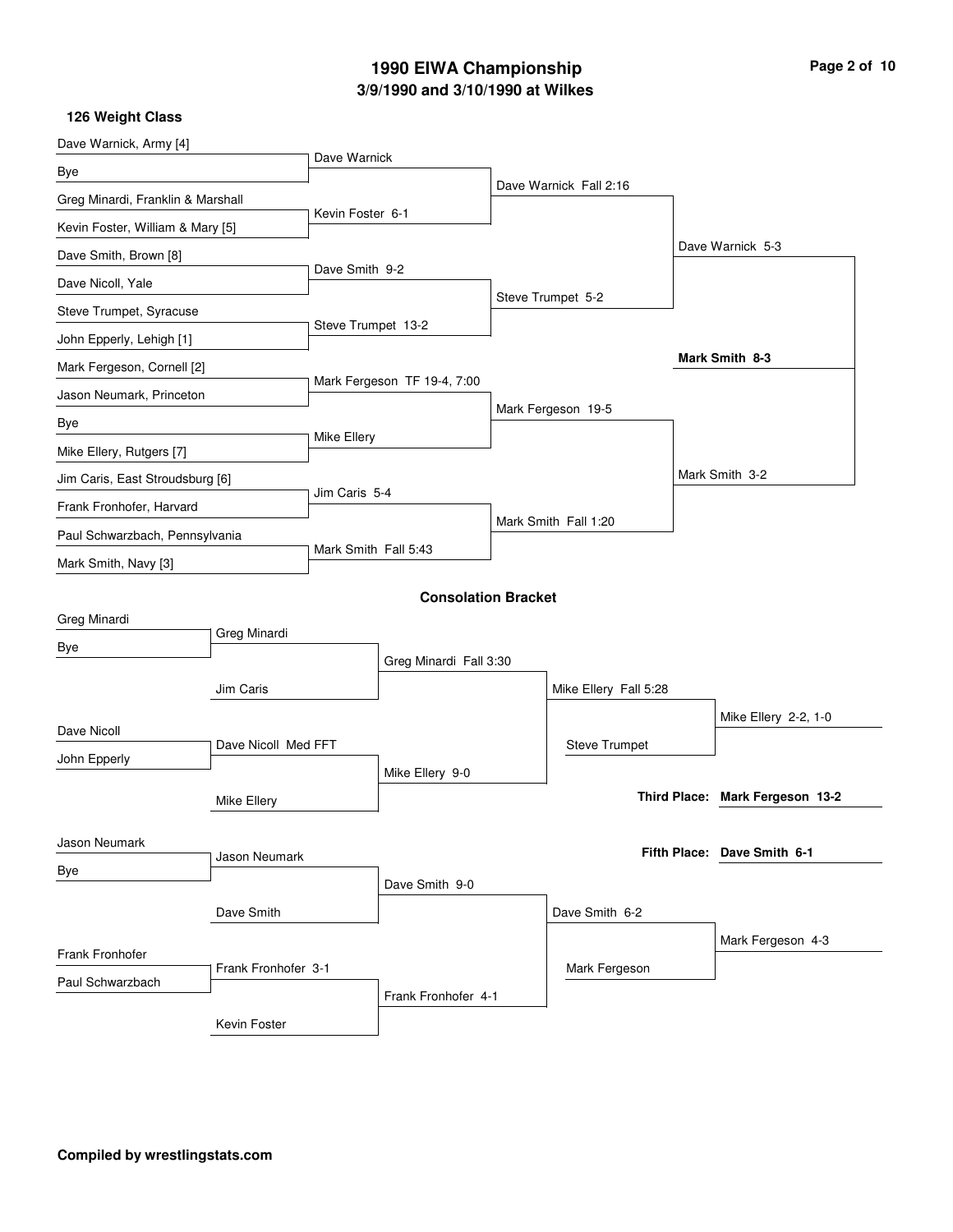# **3/9/1990 and 3/10/1990 at Wilkes 1990 EIWA Championship Page 3 of 10**

| Kelly Davis, Navy [4]               |                    |                        |                            |                 |                       |                               |
|-------------------------------------|--------------------|------------------------|----------------------------|-----------------|-----------------------|-------------------------------|
| Vic Bernardino, Franklin & Marshall |                    | Kelly Davis 16-3       |                            |                 |                       |                               |
| Rob Khoury, Princeton               |                    |                        |                            | Kelly Davis 8-3 |                       |                               |
| Mike Ferrari, Army [5]              |                    | Mike Ferrari Fall 4:20 |                            |                 |                       |                               |
| Mike Froehlich, Wilkes [8]          |                    |                        |                            |                 |                       | Lonnie Davis 4-3              |
| Charles Lee, Yale                   |                    | Mike Froehlich 13-4    |                            |                 |                       |                               |
| Sam Dollyhigh, Lehigh               |                    |                        |                            |                 | Lonnie Davis 8-8, 5-3 |                               |
| Lonnie Davis, William & Mary [1]    |                    | Lonnie Davis 4-2       |                            |                 |                       |                               |
| Rich Santana, Syracuse [2]          |                    |                        |                            |                 |                       | Rich Santana 9-4              |
| Larry Laudicina, Rutgers            |                    | Rich Santana 13-0      |                            |                 |                       |                               |
| Matt Casto, Brown                   |                    |                        |                            |                 | Rich Santana 5-2      |                               |
| Nate Knauer, Cornell [7]            |                    | Matt Casto 4-2         |                            |                 |                       |                               |
| Chris Jones, East Stroudsburg [6]   |                    |                        |                            |                 |                       | Rich Santana 4-1              |
| Tom Yankanich, Columbia             |                    | Chris Jones 6-2        |                            |                 |                       |                               |
| Rick Dabbs, Pennsylvania            |                    |                        |                            | Sam Cole 15-11  |                       |                               |
| Sam Cole, Harvard [3]               |                    | Sam Cole 6-1           |                            |                 |                       |                               |
|                                     |                    |                        | <b>Consolation Bracket</b> |                 |                       |                               |
| Vic Bernardino                      |                    |                        |                            |                 |                       |                               |
| Rob Khoury                          | Rob Khoury Med FFT |                        |                            |                 |                       |                               |
|                                     |                    |                        | Chris Jones Fall 3:05      |                 |                       |                               |
|                                     | Chris Jones        |                        |                            |                 | Chris Jones 13-4      |                               |
| <b>Charles Lee</b>                  |                    |                        |                            |                 |                       | Chris Jones 6-4               |
| Sam Dollyhigh                       | Sam Dollyhigh 5-4  |                        |                            |                 | <b>Kelly Davis</b>    |                               |
|                                     |                    |                        | Sam Dollyhigh 6-5          |                 |                       |                               |
|                                     | Matt Casto         |                        |                            |                 |                       | Third Place: Chris Jones 4-3  |
| Larry Laudicina                     |                    |                        |                            |                 |                       |                               |
| Nate Knauer                         | Nate Knauer 7-1    |                        |                            |                 |                       | Fifth Place: Kelly Davis 12-4 |
|                                     |                    |                        | Mike Froehlich 8-7         |                 |                       |                               |
|                                     | Mike Froehlich     |                        |                            |                 | Mike Ferrari 9-1      |                               |
| Tom Yankanich                       |                    |                        |                            |                 |                       | Mike Ferrari 6-4              |
| <b>Rick Dabbs</b>                   | Tom Yankanich 4-3  |                        |                            |                 | Sam Cole              |                               |
|                                     |                    |                        | Mike Ferrari 8-4           |                 |                       |                               |
|                                     | Mike Ferrari       |                        |                            |                 |                       |                               |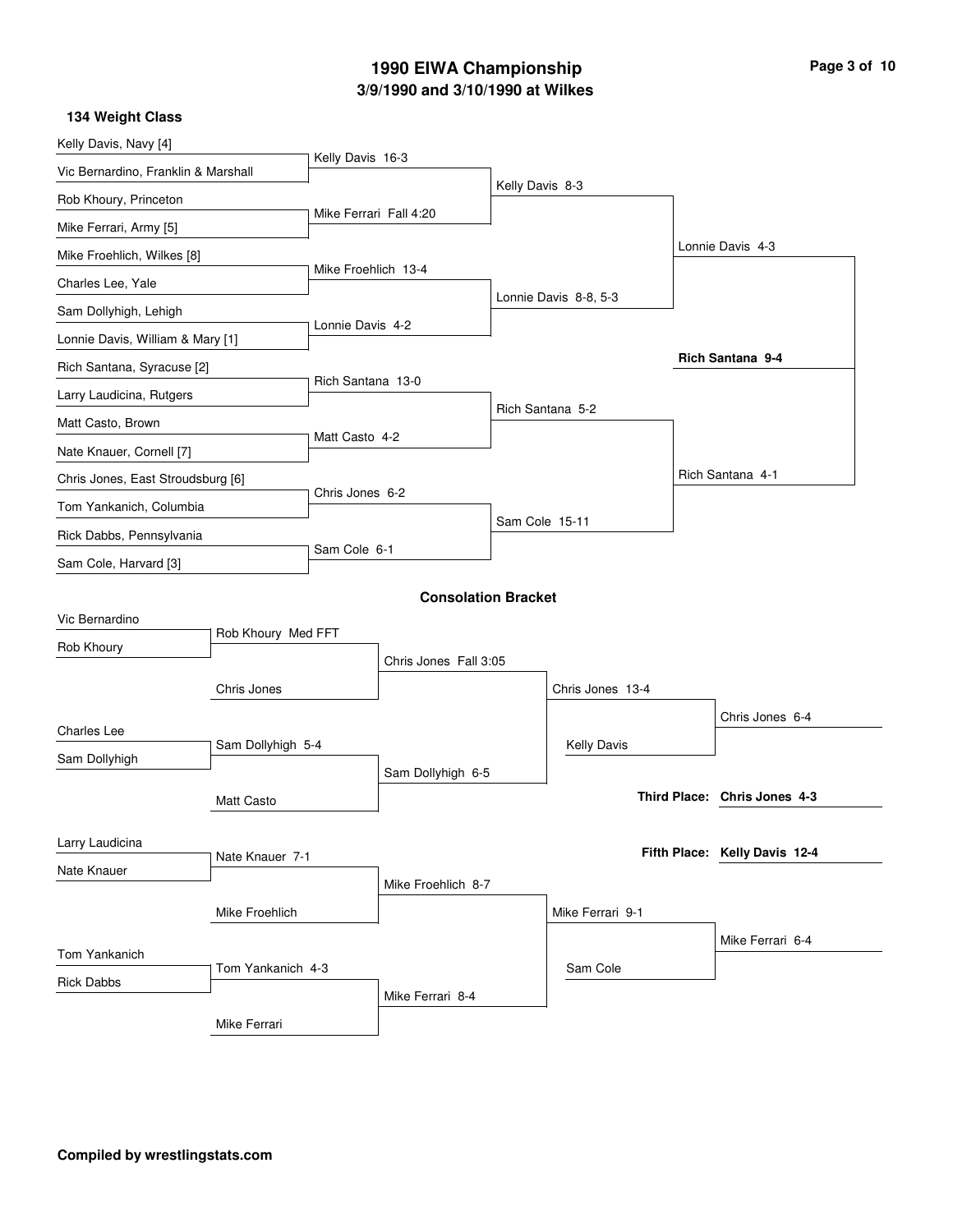# **3/9/1990 and 3/10/1990 at Wilkes 1990 EIWA Championship Page 4 of 10**

| Jim Pedro, Brown [4]                |                     |                    |                              |                 |                               |                                  |
|-------------------------------------|---------------------|--------------------|------------------------------|-----------------|-------------------------------|----------------------------------|
| Nick Lyon, Yale                     |                     | Jim Pedro 7-4      |                              |                 |                               |                                  |
| Steve DeRafelo, Franklin & Marshall |                     |                    |                              | Jim Pedro 4-1   |                               |                                  |
| Doug McCormick, Army [5]            |                     | Doug McCormick 8-3 |                              |                 |                               |                                  |
| Tony Diaz, Wilkes [8]               |                     |                    |                              |                 |                               | Pat Waters 4-1                   |
| Mike Grippo, Princeton              |                     | Tony Diaz 8-6      |                              |                 |                               |                                  |
| Corey McCaslin, Columbia            |                     |                    |                              | Pat Waters 12-4 |                               |                                  |
| Pat Waters, Cornell [1]             |                     | Pat Waters 10-5    |                              |                 |                               |                                  |
| Darren Schulman, Syracuse [2]       |                     |                    |                              |                 |                               | Darren Schulman 3-3, 3-1         |
| Jason Hackett, Lehigh               |                     |                    | Darren Schulman TF 24-9, 5:0 |                 |                               |                                  |
| Aaron Danzig, Harvard               |                     |                    |                              |                 | Darren Schulman TF 23-6, 5:51 |                                  |
| Fred Goldbach, Rutgers [7]          |                     | Fred Goldbach 8-2  |                              |                 |                               |                                  |
| Brad Gazaway, Navy [6]              |                     |                    |                              |                 |                               | Darren Schulman 15-8             |
| Alberto Nieves, East Stroudsburg    |                     | Brad Gazaway 4-1   |                              |                 |                               |                                  |
| Steve Stender, Pennsylvania         |                     |                    |                              |                 | Thierry Chaney Fall 2:13      |                                  |
| Thierry Chaney, William & Mary [3]  |                     |                    | Thierry Chaney TF 22-7, 7:00 |                 |                               |                                  |
|                                     |                     |                    | <b>Consolation Bracket</b>   |                 |                               |                                  |
| Nick Lyon                           |                     |                    |                              |                 |                               |                                  |
| Steve DeRafelo                      | Nick Lyon 5-1       |                    |                              |                 |                               |                                  |
|                                     |                     |                    | Brad Gazaway 4-1             |                 |                               |                                  |
|                                     | <b>Brad Gazaway</b> |                    |                              |                 | Brad Gazaway 3-2              |                                  |
| Mike Grippo                         |                     |                    |                              |                 |                               | Brad Gazaway 4-2                 |
| Corey McCaslin                      | Mike Grippo 6-1     |                    |                              |                 | Jim Pedro                     |                                  |
|                                     |                     |                    | Fred Goldbach 6-2            |                 |                               | Third Place: Thierry Chaney 12-4 |
|                                     | Fred Goldbach       |                    |                              |                 |                               |                                  |
| Jason Hackett                       |                     |                    |                              |                 |                               | Fifth Place: Jim Pedro 8-2       |
| Aaron Danzig                        | Jason Hackett 11-5  |                    |                              |                 |                               |                                  |
|                                     |                     |                    | Jason Hackett 9-4            |                 |                               |                                  |
|                                     | <b>Tony Diaz</b>    |                    |                              |                 | Jason Hackett 8-4             |                                  |
| <b>Alberto Nieves</b>               |                     |                    |                              |                 |                               | Thierry Chaney 13-2              |
| <b>Steve Stender</b>                | Alberto Nieves 5-2  |                    |                              |                 | Thierry Chaney                |                                  |
|                                     |                     |                    | Doug McCormick 4-0           |                 |                               |                                  |
|                                     | Doug McCormick      |                    |                              |                 |                               |                                  |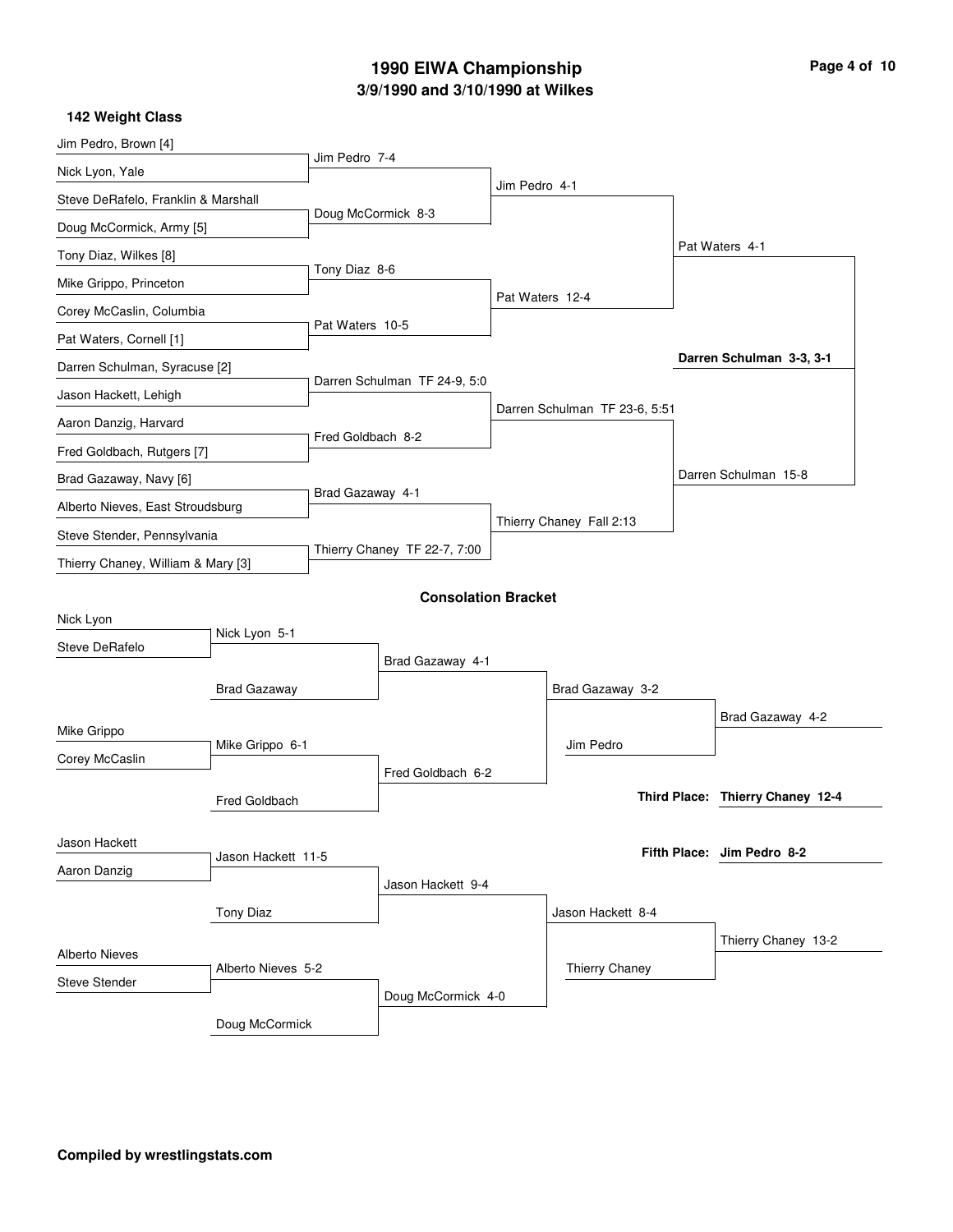# **3/9/1990 and 3/10/1990 at Wilkes 1990 EIWA Championship Page 5 of 10**

| 150 Weight Class                   |                       |                     |                            |                    |                                 |
|------------------------------------|-----------------------|---------------------|----------------------------|--------------------|---------------------------------|
| Lane Pendleton, Lehigh [4]         |                       | Lane Pendleton 11-0 |                            |                    |                                 |
| Toby Johnson, Columbia             |                       |                     |                            |                    |                                 |
| Eric Hagen, Princeton              |                       |                     |                            | Lane Pendleton 5-4 |                                 |
| Aaron Peters, Navy [5]             |                       |                     | Aaron Peters Fall 4:54     |                    |                                 |
| Steve Thoma, Brown [8]             |                       |                     |                            |                    | Mike Schroat 7-2                |
| Robert Drubl, Yale                 |                       |                     | Steve Thoma Fall 5:34      |                    |                                 |
| Bill Tuttle, Franklin & Marshall   |                       |                     |                            | Mike Schroat 15-8  |                                 |
| Mike Schroat, Wilkes [1]           |                       |                     | Mike Schroat Fall 3:56     |                    |                                 |
| Buzz Wincheski, William & Mary [2] |                       |                     |                            |                    | Buzz Wincheski 7-3              |
| Neil Wright, Army                  |                       | Buzz Wincheski 5-3  |                            |                    |                                 |
| Joe Guciardo, Cornell              |                       |                     |                            | Buzz Wincheski 8-0 |                                 |
| Mike Liquori, Rutgers [7]          |                       | Joe Guciardo 10-5   |                            |                    |                                 |
| Dave DiSora, East Stroudsburg [6]  |                       |                     |                            |                    | Buzz Wincheski 1-1, 1-1 Cr J    |
| Mike Constanza, Harvard            |                       | Dave DiSora 10-6    |                            |                    |                                 |
| Dave Teklits, Pennsylvania         |                       |                     |                            | John Gautreau 6-3  |                                 |
| John Gautreau, Syracuse [3]        |                       | John Gautreau 5-3   |                            |                    |                                 |
|                                    |                       |                     | <b>Consolation Bracket</b> |                    |                                 |
| Toby Johnson                       |                       |                     |                            |                    |                                 |
| Eric Hagen                         | Toby Johnson 7-3      |                     |                            |                    |                                 |
|                                    |                       |                     | Toby Johnson 8-2           |                    |                                 |
|                                    | Dave DiSora           |                     |                            | Joe Guciardo 8-0   |                                 |
| Robert Drubl                       |                       |                     |                            |                    | Joe Guciardo 4-1                |
| <b>Bill Tuttle</b>                 | Bill Tuttle Fall 0:33 |                     |                            | Lane Pendleton     |                                 |
|                                    |                       |                     | Joe Guciardo 9-6           |                    | Third Place: Joe Guciardo 6-2   |
|                                    | Joe Guciardo          |                     |                            |                    |                                 |
| Neil Wright                        | Mike Liquori 9-7      |                     |                            |                    | Fifth Place: Lane Pendleton 6-1 |
| Mike Liquori                       |                       |                     |                            |                    |                                 |
|                                    | Steve Thoma           |                     | Steve Thoma 11-5           |                    |                                 |
|                                    |                       |                     |                            | Steve Thoma 6-2    |                                 |
| Mike Constanza                     |                       |                     |                            |                    | John Gautreau 11-6              |
| Dave Teklits                       | Dave Teklits 8-0      |                     |                            | John Gautreau      |                                 |
|                                    |                       |                     | Aaron Peters 6-5           |                    |                                 |
|                                    | Aaron Peters          |                     |                            |                    |                                 |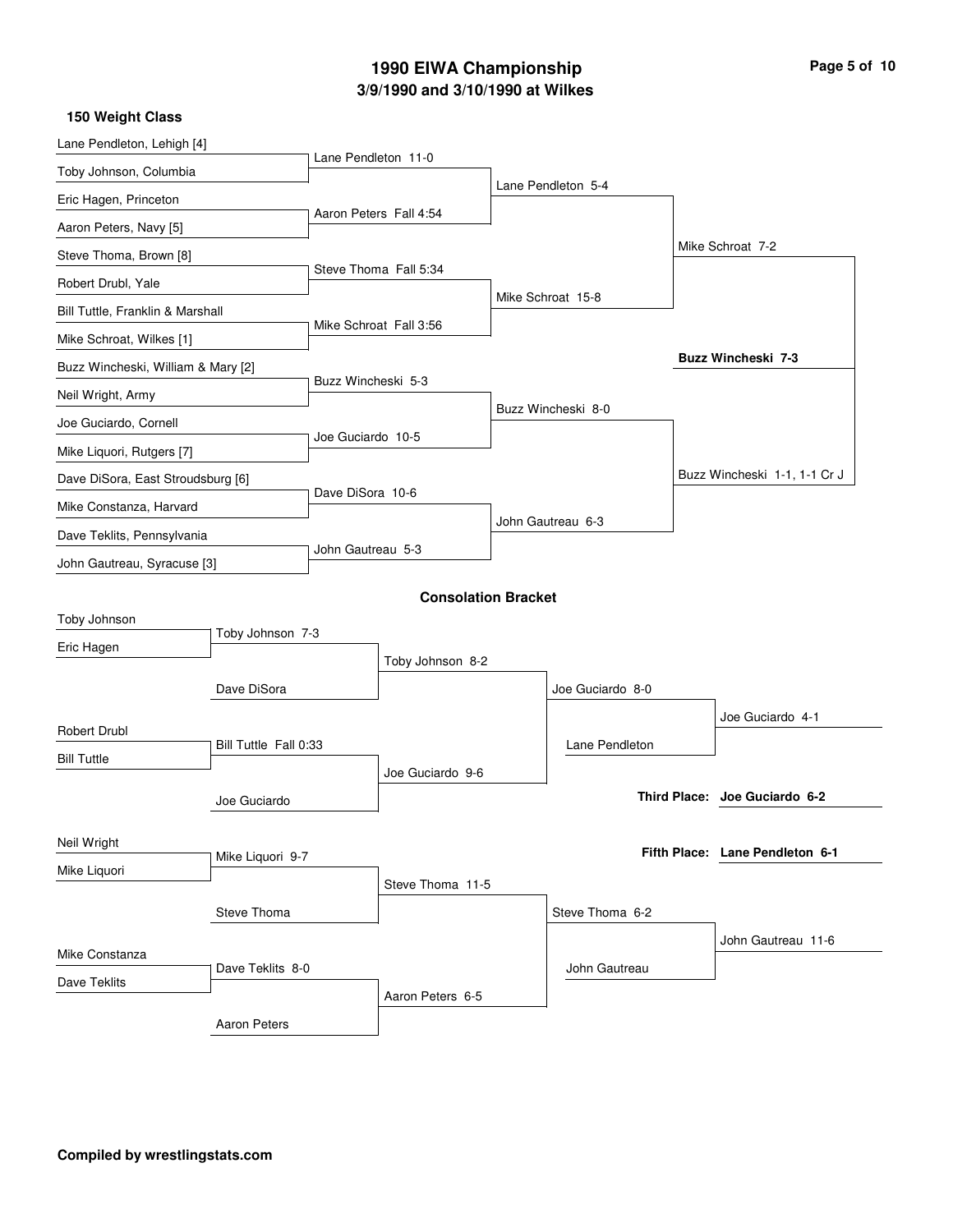#### **3/9/1990 and 3/10/1990 at Wilkes 1990 EIWA Championship Page 6 of 10**

Mike Semar, Rutgers [4] Brian Marchetti, Cornell Brian Aylward, Brown Merrel Neal, Wilkes [5] Matt Moyer, Pennsylvania [8] Jamie St. John, Syracuse Brian Fisher, Franklin & Marshall Scott Schleicher, Navy [1] Kevin Turner, William & Mary [2] Steve Kahn, Yale Brian Pardue, Columbia Tim Kierstead, Harvard [7] Bill Troop, East Stroudsburg [6] Rob Patten, Lehigh Dave Georgas, Princeton Nick Mauldin, Army [3] Mike Semar 6-2 Merrel Neal 8-0 Jamie St. John 11-4 Scott Schleicher Fall 4:05 Kevin Turner 14-4 Tim Kierstead Fall 5:20 Bill Troop 10-4 Nick Mauldin Fall 1:53 Merrel Neal 5-2 Scott Schleicher TF 25-10, 6:4 Tim Kierstead 3-3, 3-1 Nick Mauldin 4-0 Scott Schleicher TF 20-5, 6:48 Nick Mauldin Fall 2:12 **Nick Mauldin 3-2 158 Weight Class Consolation Bracket** Brian Marchetti Brian Aylward Matt Moyer Brian Fisher Bill Troop Steve Kahn Brian Pardue Kevin Turner Jamie St. John Rob Patten Dave Georgas Mike Semar Brian Marchetti 4-3 Matt Moyer 2-2, 1-0 Brian Pardue 7-3 Rob Patten 6-3 Bill Troop 6-5 Kevin Turner 6-4 Jamie St. John 3-2 Rob Patten 12-9 Bill Troop Fall 1:29 Jamie St. John 5-3 Merrel Neal Tim Kierstead Merrel Neal DSQ Tim Kierstead 5-2 **Merrel Neal 8-3 Third Place: Jamie St. John FFT Fifth Place:**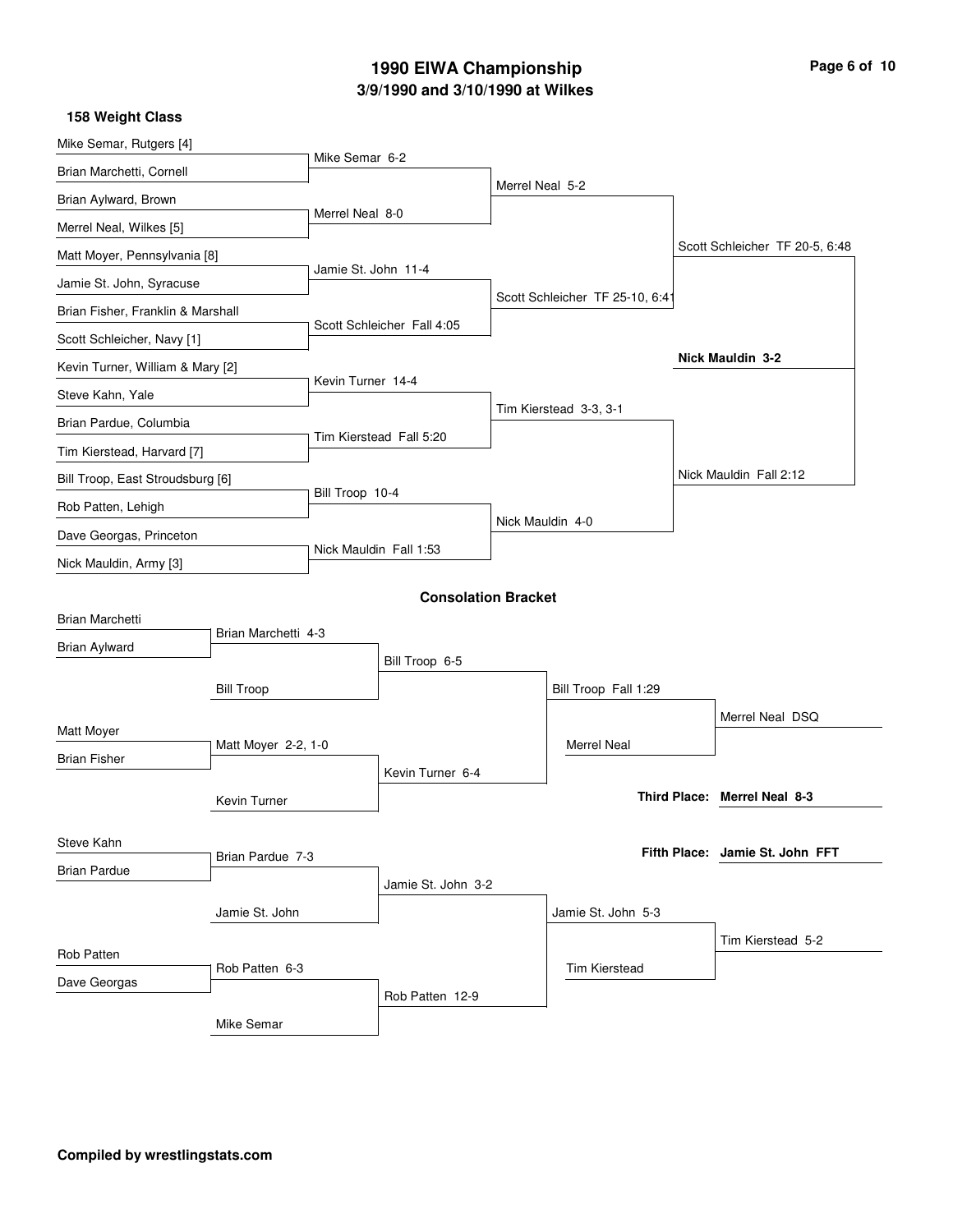#### **3/9/1990 and 3/10/1990 at Wilkes 1990 EIWA Championship Page 7 of 10**

#### Ed Dewald, Navy [4] Adam Smith, Lehigh Greg Satell, William & Mary Charlie Keyes, Wilkes [5] Brian Shoemaker, Army [8] Henry Franklin, Pennsylvania George Arnold, Rutgers Frank Ryan, Syracuse [1] Jay Weiss, Franklin & Marshall [2] Jared Heggen, Yale Fred Jenkins, Harvard Ross Richard, East Stroudsburg [7] Joe Gannon, Princeton [6] Lee Coulter, Brown Khari Freeman, Columbia Mike New, Cornell [3] Ed Dewald Fall 1:01 Charlie Keyes 17-4 Brian Shoemaker TF 22-6, 6:4 Frank Ryan TF 21-7, 7:00 Jay Weiss 2-0 Ross Richard 5-2 Lee Coulter Fall 5:36 Mike New Fall 6:15 Ed Dewald 1-1, 1-1 Cr G Frank Ryan 6-4 Jay Weiss 8-1 Lee Coulter DSQ Ed Dewald 4-1 Jay Weiss 3-2 **Ed Dewald 4-2 167 Weight Class Consolation Bracket** Adam Smith Greg Satell Henry Franklin George Arnold Mike New Jared Heggen Fred Jenkins Ross Richard Brian Shoemaker Joe Gannon Khari Freeman Charlie Keyes Adam Smith 11-2 George Arnold 3-1 Fred Jenkins 3-2 Khari Freeman 6-4 Adam Smith FFT Ross Richard 8-2 Brian Shoemaker 8-1 Charlie Keyes 7-2 Ross Richard 15-4 Brian Shoemaker 2-0 Frank Ryan Lee Coulter Frank Ryan 9-3 Brian Shoemaker Med FFT **Frank Ryan 8-4 Third Place: Ross Richard Med FFT Fifth Place:**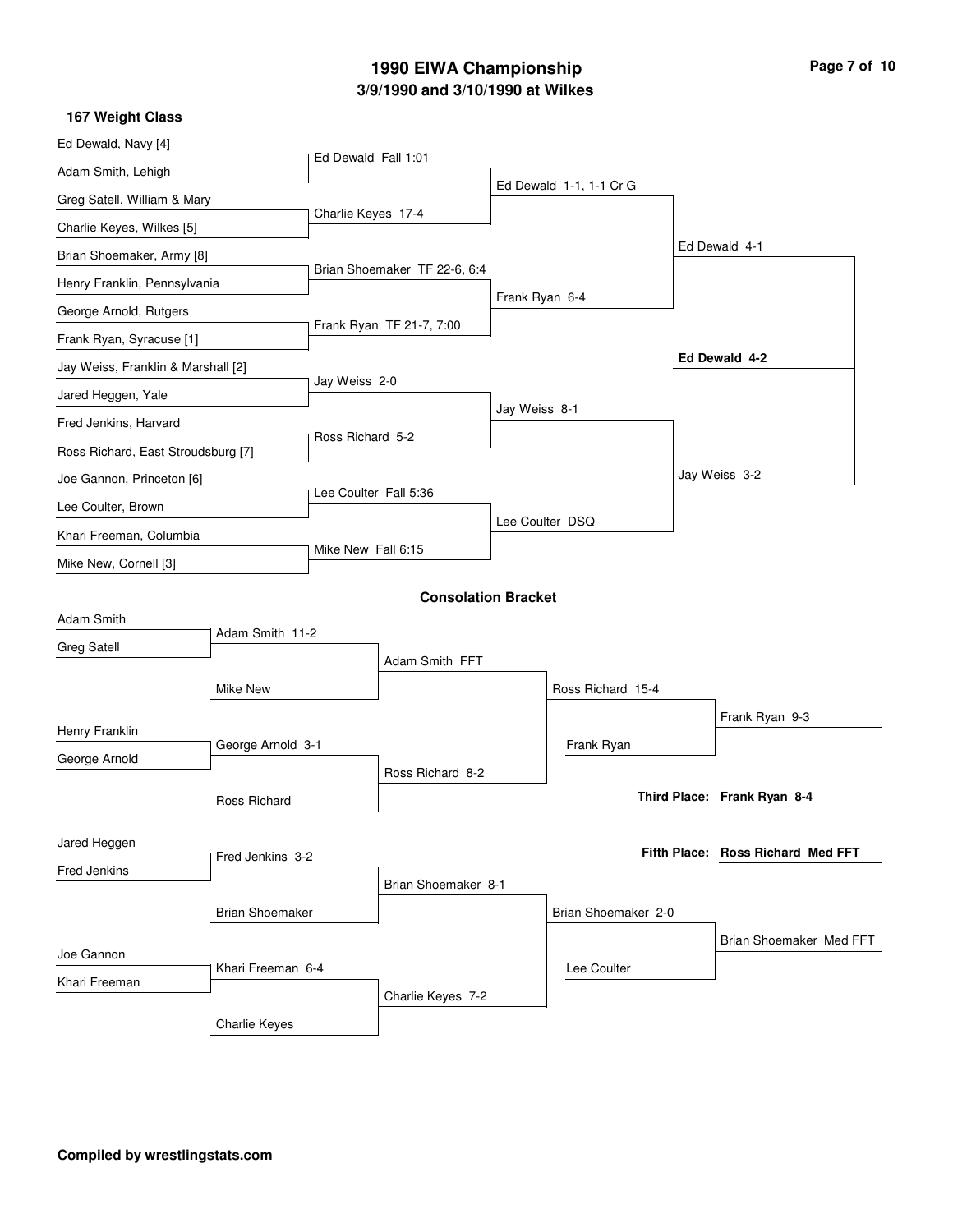# **3/9/1990 and 3/10/1990 at Wilkes 1990 EIWA Championship Page 8 of 10**

| Larry Guarino 6-4<br>Bruce Weil, Rutgers<br>Ben Morgan 1-1, 5-3<br>Jon-Paul Rorech, Pennsylvania<br>Ben Morgan 18-7<br>Ben Morgan, Cornell [5]<br>Rob Larmore 10-9<br>Jerry Joyce, Yale [8]<br>Ethan Bosch Fall 5:52<br>Ethan Bosch, Syracuse<br>Rob Larmore 14-5<br>Brian Shaklee, Columbia<br>Rob Larmore Fall 3:45<br>Rob Larmore, William & Mary [1]<br>Rob Larmore 3-2<br>Bill Barrow, Army [2]<br>Bill Barrow Fall 1:26<br>John Willoughby, Harvard<br>Bill Barrow 9-2<br>Pete Tolk, Franklin & Marshall<br>Chris Tokarski 12-6<br>Chris Tokarski, Brown [7]<br>Steve Cantrell 4-3<br>Steve Baumbach, East Stroudsburg [6]<br>Steve Baumbach 9-0<br>Aaron Tufankjian, Wilkes<br>Steve Cantrell 6-3<br>Jim Benson, Lehigh<br>Steve Cantrell 11-3<br>Steve Cantrell, Navy [3]<br><b>Consolation Bracket</b><br><b>Bruce Weil</b><br>Bruce Weil 3-1<br>Jon-Paul Rorech<br>Steve Baumbach 7-0<br>Steve Baumbach<br>Steve Baumbach 2-2, 1-1 Cr J<br>Ben Morgan 11-5<br>Jerry Joyce<br>Jerry Joyce 6-3<br>Ben Morgan<br><b>Brian Shaklee</b><br>Jerry Joyce 5-3<br>Third Place: Bill Barrow 3-2<br>Chris Tokarski<br>John Willoughby<br>Fifth Place: Steve Baumbach 3-2<br>Pete Tolk 9-3<br>Pete Tolk<br>Ethan Bosch 5-2<br>Ethan Bosch<br>Ethan Bosch 8-6<br>Bill Barrow TF 15-0, 6:00<br>Aaron Tufankjian<br><b>Bill Barrow</b><br>Jim Benson 2-1<br>Jim Benson<br>Larry Guarino 3-2 | Larry Guarino, Princeton [4] |  |  |  |  |
|----------------------------------------------------------------------------------------------------------------------------------------------------------------------------------------------------------------------------------------------------------------------------------------------------------------------------------------------------------------------------------------------------------------------------------------------------------------------------------------------------------------------------------------------------------------------------------------------------------------------------------------------------------------------------------------------------------------------------------------------------------------------------------------------------------------------------------------------------------------------------------------------------------------------------------------------------------------------------------------------------------------------------------------------------------------------------------------------------------------------------------------------------------------------------------------------------------------------------------------------------------------------------------------------------------------------------------------------------------------------------------------|------------------------------|--|--|--|--|
|                                                                                                                                                                                                                                                                                                                                                                                                                                                                                                                                                                                                                                                                                                                                                                                                                                                                                                                                                                                                                                                                                                                                                                                                                                                                                                                                                                                        |                              |  |  |  |  |
|                                                                                                                                                                                                                                                                                                                                                                                                                                                                                                                                                                                                                                                                                                                                                                                                                                                                                                                                                                                                                                                                                                                                                                                                                                                                                                                                                                                        |                              |  |  |  |  |
|                                                                                                                                                                                                                                                                                                                                                                                                                                                                                                                                                                                                                                                                                                                                                                                                                                                                                                                                                                                                                                                                                                                                                                                                                                                                                                                                                                                        |                              |  |  |  |  |
|                                                                                                                                                                                                                                                                                                                                                                                                                                                                                                                                                                                                                                                                                                                                                                                                                                                                                                                                                                                                                                                                                                                                                                                                                                                                                                                                                                                        |                              |  |  |  |  |
|                                                                                                                                                                                                                                                                                                                                                                                                                                                                                                                                                                                                                                                                                                                                                                                                                                                                                                                                                                                                                                                                                                                                                                                                                                                                                                                                                                                        |                              |  |  |  |  |
|                                                                                                                                                                                                                                                                                                                                                                                                                                                                                                                                                                                                                                                                                                                                                                                                                                                                                                                                                                                                                                                                                                                                                                                                                                                                                                                                                                                        |                              |  |  |  |  |
|                                                                                                                                                                                                                                                                                                                                                                                                                                                                                                                                                                                                                                                                                                                                                                                                                                                                                                                                                                                                                                                                                                                                                                                                                                                                                                                                                                                        |                              |  |  |  |  |
|                                                                                                                                                                                                                                                                                                                                                                                                                                                                                                                                                                                                                                                                                                                                                                                                                                                                                                                                                                                                                                                                                                                                                                                                                                                                                                                                                                                        |                              |  |  |  |  |
|                                                                                                                                                                                                                                                                                                                                                                                                                                                                                                                                                                                                                                                                                                                                                                                                                                                                                                                                                                                                                                                                                                                                                                                                                                                                                                                                                                                        |                              |  |  |  |  |
|                                                                                                                                                                                                                                                                                                                                                                                                                                                                                                                                                                                                                                                                                                                                                                                                                                                                                                                                                                                                                                                                                                                                                                                                                                                                                                                                                                                        |                              |  |  |  |  |
|                                                                                                                                                                                                                                                                                                                                                                                                                                                                                                                                                                                                                                                                                                                                                                                                                                                                                                                                                                                                                                                                                                                                                                                                                                                                                                                                                                                        |                              |  |  |  |  |
|                                                                                                                                                                                                                                                                                                                                                                                                                                                                                                                                                                                                                                                                                                                                                                                                                                                                                                                                                                                                                                                                                                                                                                                                                                                                                                                                                                                        |                              |  |  |  |  |
|                                                                                                                                                                                                                                                                                                                                                                                                                                                                                                                                                                                                                                                                                                                                                                                                                                                                                                                                                                                                                                                                                                                                                                                                                                                                                                                                                                                        |                              |  |  |  |  |
|                                                                                                                                                                                                                                                                                                                                                                                                                                                                                                                                                                                                                                                                                                                                                                                                                                                                                                                                                                                                                                                                                                                                                                                                                                                                                                                                                                                        |                              |  |  |  |  |
|                                                                                                                                                                                                                                                                                                                                                                                                                                                                                                                                                                                                                                                                                                                                                                                                                                                                                                                                                                                                                                                                                                                                                                                                                                                                                                                                                                                        |                              |  |  |  |  |
|                                                                                                                                                                                                                                                                                                                                                                                                                                                                                                                                                                                                                                                                                                                                                                                                                                                                                                                                                                                                                                                                                                                                                                                                                                                                                                                                                                                        |                              |  |  |  |  |
|                                                                                                                                                                                                                                                                                                                                                                                                                                                                                                                                                                                                                                                                                                                                                                                                                                                                                                                                                                                                                                                                                                                                                                                                                                                                                                                                                                                        |                              |  |  |  |  |
|                                                                                                                                                                                                                                                                                                                                                                                                                                                                                                                                                                                                                                                                                                                                                                                                                                                                                                                                                                                                                                                                                                                                                                                                                                                                                                                                                                                        |                              |  |  |  |  |
|                                                                                                                                                                                                                                                                                                                                                                                                                                                                                                                                                                                                                                                                                                                                                                                                                                                                                                                                                                                                                                                                                                                                                                                                                                                                                                                                                                                        |                              |  |  |  |  |
|                                                                                                                                                                                                                                                                                                                                                                                                                                                                                                                                                                                                                                                                                                                                                                                                                                                                                                                                                                                                                                                                                                                                                                                                                                                                                                                                                                                        |                              |  |  |  |  |
|                                                                                                                                                                                                                                                                                                                                                                                                                                                                                                                                                                                                                                                                                                                                                                                                                                                                                                                                                                                                                                                                                                                                                                                                                                                                                                                                                                                        |                              |  |  |  |  |
|                                                                                                                                                                                                                                                                                                                                                                                                                                                                                                                                                                                                                                                                                                                                                                                                                                                                                                                                                                                                                                                                                                                                                                                                                                                                                                                                                                                        |                              |  |  |  |  |
|                                                                                                                                                                                                                                                                                                                                                                                                                                                                                                                                                                                                                                                                                                                                                                                                                                                                                                                                                                                                                                                                                                                                                                                                                                                                                                                                                                                        |                              |  |  |  |  |
|                                                                                                                                                                                                                                                                                                                                                                                                                                                                                                                                                                                                                                                                                                                                                                                                                                                                                                                                                                                                                                                                                                                                                                                                                                                                                                                                                                                        |                              |  |  |  |  |
|                                                                                                                                                                                                                                                                                                                                                                                                                                                                                                                                                                                                                                                                                                                                                                                                                                                                                                                                                                                                                                                                                                                                                                                                                                                                                                                                                                                        |                              |  |  |  |  |
|                                                                                                                                                                                                                                                                                                                                                                                                                                                                                                                                                                                                                                                                                                                                                                                                                                                                                                                                                                                                                                                                                                                                                                                                                                                                                                                                                                                        |                              |  |  |  |  |
|                                                                                                                                                                                                                                                                                                                                                                                                                                                                                                                                                                                                                                                                                                                                                                                                                                                                                                                                                                                                                                                                                                                                                                                                                                                                                                                                                                                        |                              |  |  |  |  |
|                                                                                                                                                                                                                                                                                                                                                                                                                                                                                                                                                                                                                                                                                                                                                                                                                                                                                                                                                                                                                                                                                                                                                                                                                                                                                                                                                                                        |                              |  |  |  |  |
|                                                                                                                                                                                                                                                                                                                                                                                                                                                                                                                                                                                                                                                                                                                                                                                                                                                                                                                                                                                                                                                                                                                                                                                                                                                                                                                                                                                        |                              |  |  |  |  |
|                                                                                                                                                                                                                                                                                                                                                                                                                                                                                                                                                                                                                                                                                                                                                                                                                                                                                                                                                                                                                                                                                                                                                                                                                                                                                                                                                                                        |                              |  |  |  |  |
| Larry Guarino                                                                                                                                                                                                                                                                                                                                                                                                                                                                                                                                                                                                                                                                                                                                                                                                                                                                                                                                                                                                                                                                                                                                                                                                                                                                                                                                                                          |                              |  |  |  |  |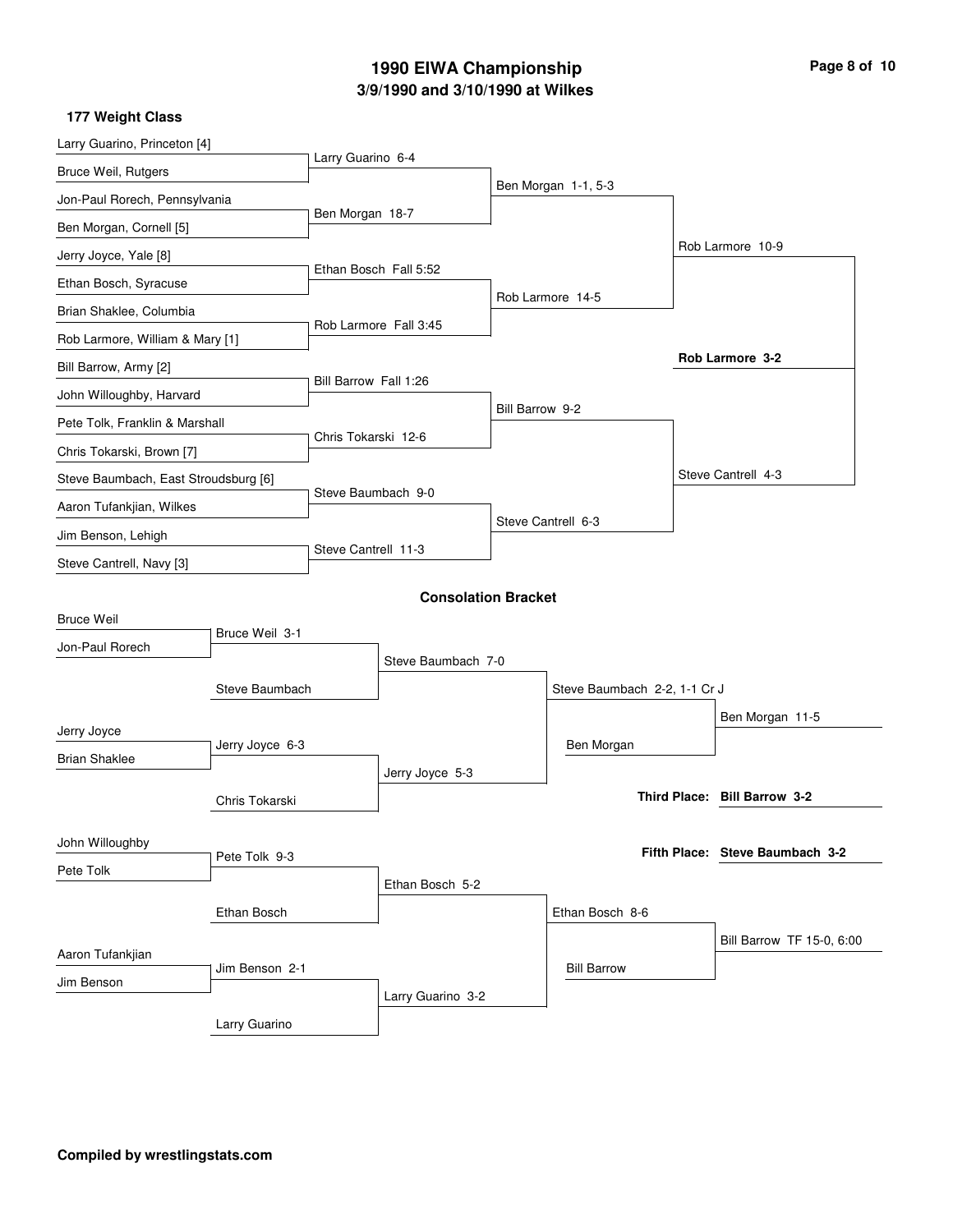# **3/9/1990 and 3/10/1990 at Wilkes 1990 EIWA Championship**

|  | Page 9 of 10 |  |  |  |
|--|--------------|--|--|--|
|--|--------------|--|--|--|

| 190 Weight Class                   |                       |                     |                             |               |                         |                                 |
|------------------------------------|-----------------------|---------------------|-----------------------------|---------------|-------------------------|---------------------------------|
| Alex Porcelli, Army [4]            |                       |                     |                             |               |                         |                                 |
| Greg Scott, Yale                   |                       |                     | Alex Porcelli TF 19-4, 6:26 |               |                         |                                 |
| Dan Walton, Princeton              |                       |                     |                             |               | Alex Porcelli 1-1, 5-2  |                                 |
| Rob Nusum, Franklin & Marshall [5] |                       | Rob Nusum 9-7       |                             |               |                         |                                 |
| Chris Welch, Syracuse [8]          |                       |                     |                             |               |                         | Matt Ruppel 7-3                 |
| Steve Elicker, East Stroudsburg    |                       | Chris Welch 19-9    |                             |               |                         |                                 |
| Joe Biland, Harvard                |                       |                     |                             |               | Matt Ruppel 15-1        |                                 |
| Matt Ruppel, Lehigh [1]            |                       | Matt Ruppel 10-3    |                             |               |                         |                                 |
| Dave Raby, Navy [2]                |                       |                     |                             |               |                         | <b>Matt Ruppel 4-1</b>          |
| Robert Perie, Columbia             |                       | Dave Raby Fall 1:16 |                             |               |                         |                                 |
| Steve Smith, Pennsylvania          |                       |                     |                             |               | Dave Raby TF 19-4, 5:00 |                                 |
| Tim Woods, Rutgers [7]             |                       | Tim Woods 11-4      |                             |               |                         |                                 |
| Ted Casto, Brown [6]               |                       |                     |                             |               |                         | Dave Raby 8-3                   |
| Tim Szwec, Cornell                 |                       | Ted Casto 6-2       |                             |               |                         |                                 |
| Steve Signon, William & Mary       |                       |                     |                             | Ted Casto 8-6 |                         |                                 |
| Ray Mendoza, Wilkes [3]            |                       | Ray Mendoza 16-3    |                             |               |                         |                                 |
|                                    |                       |                     | <b>Consolation Bracket</b>  |               |                         |                                 |
| <b>Greg Scott</b>                  |                       |                     |                             |               |                         |                                 |
| Dan Walton                         | Dan Walton Fall 5:46  |                     |                             |               |                         |                                 |
|                                    |                       |                     | Ray Mendoza 8-2             |               |                         |                                 |
|                                    | Ray Mendoza           |                     |                             |               | Ray Mendoza 7-4         |                                 |
| <b>Steve Elicker</b>               |                       |                     |                             |               |                         | Ray Mendoza 6-2                 |
| Joe Biland                         | Steve Elicker 6-5     |                     |                             |               | Alex Porcelli           |                                 |
|                                    |                       |                     | Tim Woods DFT               |               |                         |                                 |
|                                    | Tim Woods             |                     |                             |               |                         | Third Place: Ted Casto 2-2, 4-1 |
| <b>Robert Perie</b>                |                       |                     |                             |               |                         |                                 |
| <b>Steve Smith</b>                 | Steve Smith Fall 3:23 |                     |                             |               |                         | Fifth Place: Rob Nusum Med FFT  |
|                                    |                       |                     | Steve Smith 11-5            |               |                         |                                 |
|                                    | Chris Welch           |                     |                             |               | Rob Nusum 6-2           |                                 |
| <b>Tim Szwec</b>                   |                       |                     |                             |               |                         | Ted Casto 3-1                   |
| Steve Signon                       | Tim Szwec Fall 3:34   |                     |                             |               | <b>Ted Casto</b>        |                                 |
|                                    |                       |                     | Rob Nusum 1-1, 1-1 Cr J     |               |                         |                                 |
|                                    | Rob Nusum             |                     |                             |               |                         |                                 |